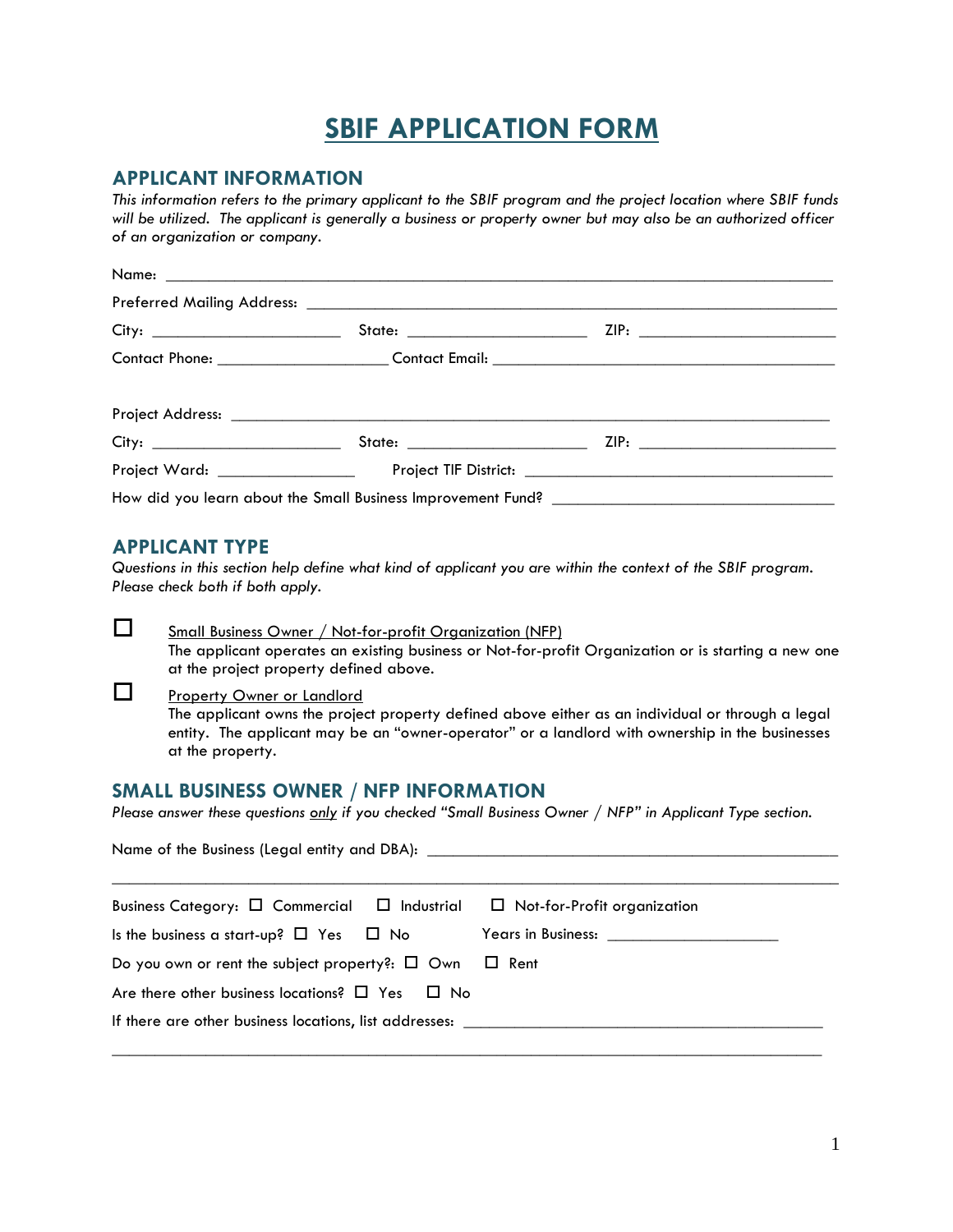#### **PROPERTY OWNER OR LANDLORD INFORMATION**

*Please answer these questions only if you checked "Property Owner or Landlord" in Applicant Type section.* 

| Property Category: $\Box$ Commercial $\Box$ Industrial $\Box$ Mixed-Use $\Box$ Other |  |  |  |  |  |
|--------------------------------------------------------------------------------------|--|--|--|--|--|
| Who (or which entity) has legal title to the property? _________________________     |  |  |  |  |  |
| Do you currently have tenants at the property? $\Box$ Yes $\Box$ No                  |  |  |  |  |  |
| If "Yes" to the above, please list tenants:                                          |  |  |  |  |  |
|                                                                                      |  |  |  |  |  |

## **PROJECT CONSTRUCTION AND BUDGET INFORMATION**

*Questions in this section refer to how SBIF funds will be utilized. Information in this section does not need to be final. For the itemized project budget, for example, contractor estimates are not required – instead, please provide a well-informed "best guess" that can be used to evaluate the overall scope of the project.* 

*Also, please note that all work is subject to the City of Chicago's design guidelines and must be completed in order to receive funding. No project work started nor construction expenses paid prior to receiving a Conditional Commitment Letter from DPD may be considered eligible for SBIF reimbursement.*

\_\_\_\_\_\_\_\_\_\_\_\_\_\_\_\_\_\_\_\_\_\_\_\_\_\_\_\_\_\_\_\_\_\_\_\_\_\_\_\_\_\_\_\_\_\_\_\_\_\_\_\_\_\_\_\_\_\_\_\_\_\_\_\_\_\_\_\_\_\_\_\_\_\_\_\_\_\_\_\_\_\_\_\_\_

| <b>Project Description:</b> |  |
|-----------------------------|--|
|                             |  |

| Itemized Project Budget (E.G. TUCK-POINTING, \$15,000): |  |
|---------------------------------------------------------|--|
|                                                         |  |
|                                                         |  |
|                                                         |  |
|                                                         |  |
|                                                         |  |
|                                                         |  |

#### **PROJECT FINANCING**

| The SBIF grant is a reimbursement for a percentage of eligible project costs. Project costs need to be covered<br>or financed by Applicants "up front." SomerCor 504, Inc. can assist applicants in exploring various lending<br>options upon request. The following information will help SomerCor understand what assistance may be |            |           |  |
|---------------------------------------------------------------------------------------------------------------------------------------------------------------------------------------------------------------------------------------------------------------------------------------------------------------------------------------|------------|-----------|--|
| needed.                                                                                                                                                                                                                                                                                                                               |            |           |  |
| Does the applicant currently have other funding or financing available?                                                                                                                                                                                                                                                               | $\Box$ Yes | LI No     |  |
| Will the applicant be seeking a loan or financing to fund construction?                                                                                                                                                                                                                                                               | $\Box$ Yes | $\Box$ No |  |
| Does the applicant need help securing a loan to fund construction?                                                                                                                                                                                                                                                                    | $\Box$ Yes | $\Box$ No |  |
| Has the applicant received, or is currently under consideration for, any City assistance for the property                                                                                                                                                                                                                             |            |           |  |
| address or organization listed on this application?                                                                                                                                                                                                                                                                                   | $\Box$ Yes | $\Box$ No |  |
| If yes, please list:                                                                                                                                                                                                                                                                                                                  |            |           |  |
|                                                                                                                                                                                                                                                                                                                                       |            |           |  |